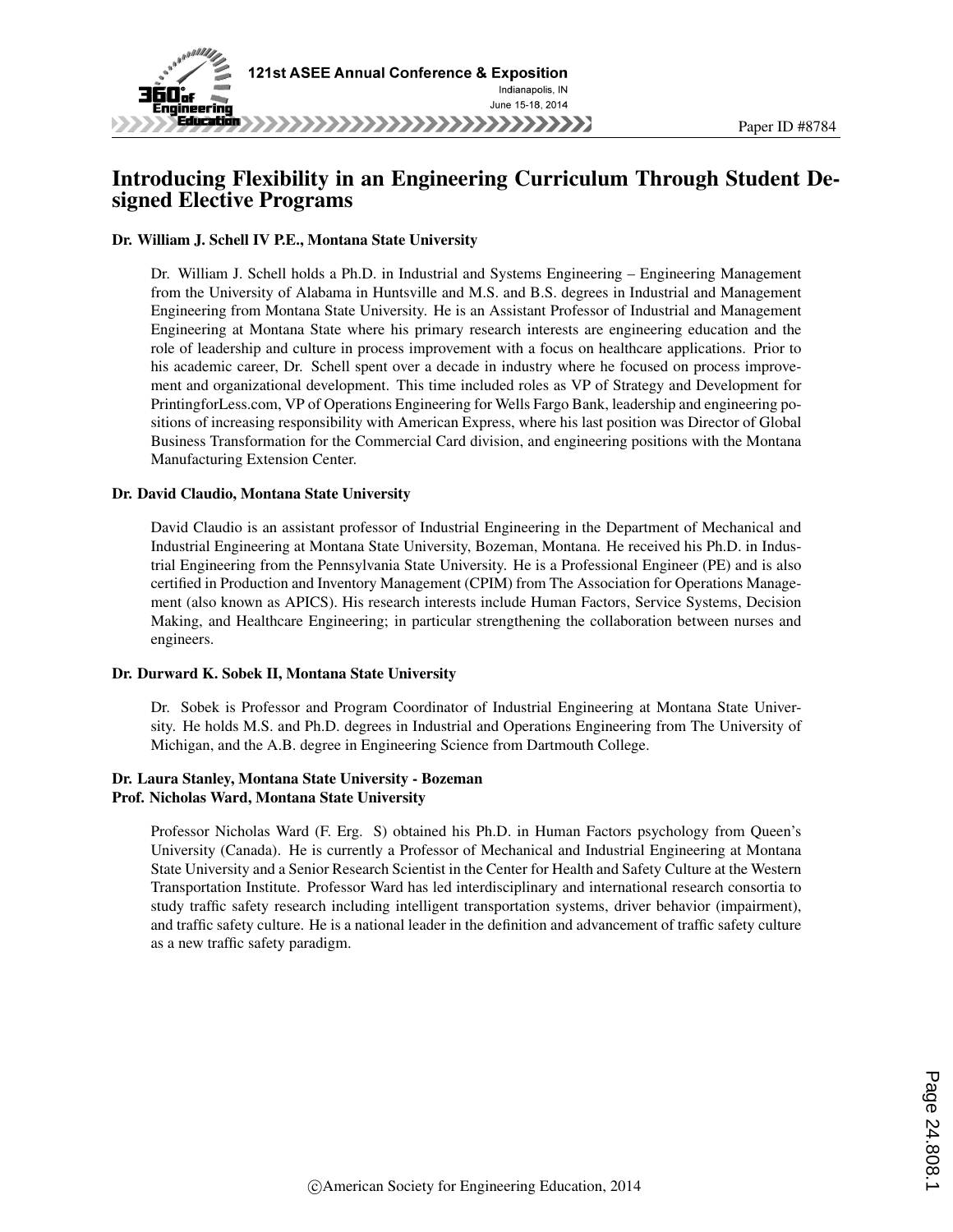# **Introducing Flexibility in an Engineering Curriculum Through Student Designed Elective Programs**

### **Abstract**

Calls from industry, non-profits and government consistently encourage engineering programs to create a "well-rounded engineer." But what is meant by a well-rounded engineer? And how can university faculty meet these requests within the limitations of existing degree programs and the accreditation requirements of ABET?

Two years ago, the Industrial Engineering faculty at Montana State University undertook a major project to revamp and update their curriculum and attempt to answer these questions. The results of the project represented a major curriculum revision, with nearly 30% of the course credits in the curriculum undergoing some level of change. The cornerstone of these updates sought to increase flexibility in the program through introduction of cognate electives. Cognate is defined as of the same or similar nature. In that vein, this new program allows for students to build their own customized concentration using a free-form series of elective courses. The cognate system replaced a traditional set of professional electives focused on engineering topics.

The cognate enables students to develop a customized focus area based on their interests that is outside yet complementary to core industrial engineering topics. The electives are structured in a way that provides students a high degree of flexibility to explore other areas of education outside their field and requires them to acquire a certain level of expertise in their chosen cognate area. The change provides a higher level of flexibility than most traditional engineering programs allow. This article examines the creation and implementation of this program and explores how students are using this new-found flexibility.

## **The Need for Flexibility in Engineering Education**

The world is changing and with it the skills needed by engineers to be successful in the workplace. The engineer of the future will work in an environment that is faster, more global, and requires greater levels of entrepreneurship and collaboration with everyone from designers to social scientists.<sup>1,2</sup> In order to be prepared for the continuous changes within the profession future engineers will need to become lifelong learners.<sup>3,4</sup> Unfortunately, the evidence continues to indicate that the engineering professorate is not doing enough to change the way engineers are educated to adequately respond to these changing market forces. As noted by participants at a recent National Academy of Engineering Forum, "If curricula was redesigned around the needs of the students, rather than the needs of faculty members, they would look quite different."<sup>1</sup> But what does this mean? What do the experts who are contributing to these reports tell us that the curriculum of the future should look like?

While opinions vary, a common theme is evident in many reports: the engineer of the future needs to be well-rounded and should be educated accordingly.<sup>1,2</sup> The meaning of a well-rounded engineer needs to be interpreted and has been in a variety of venues. These recommendations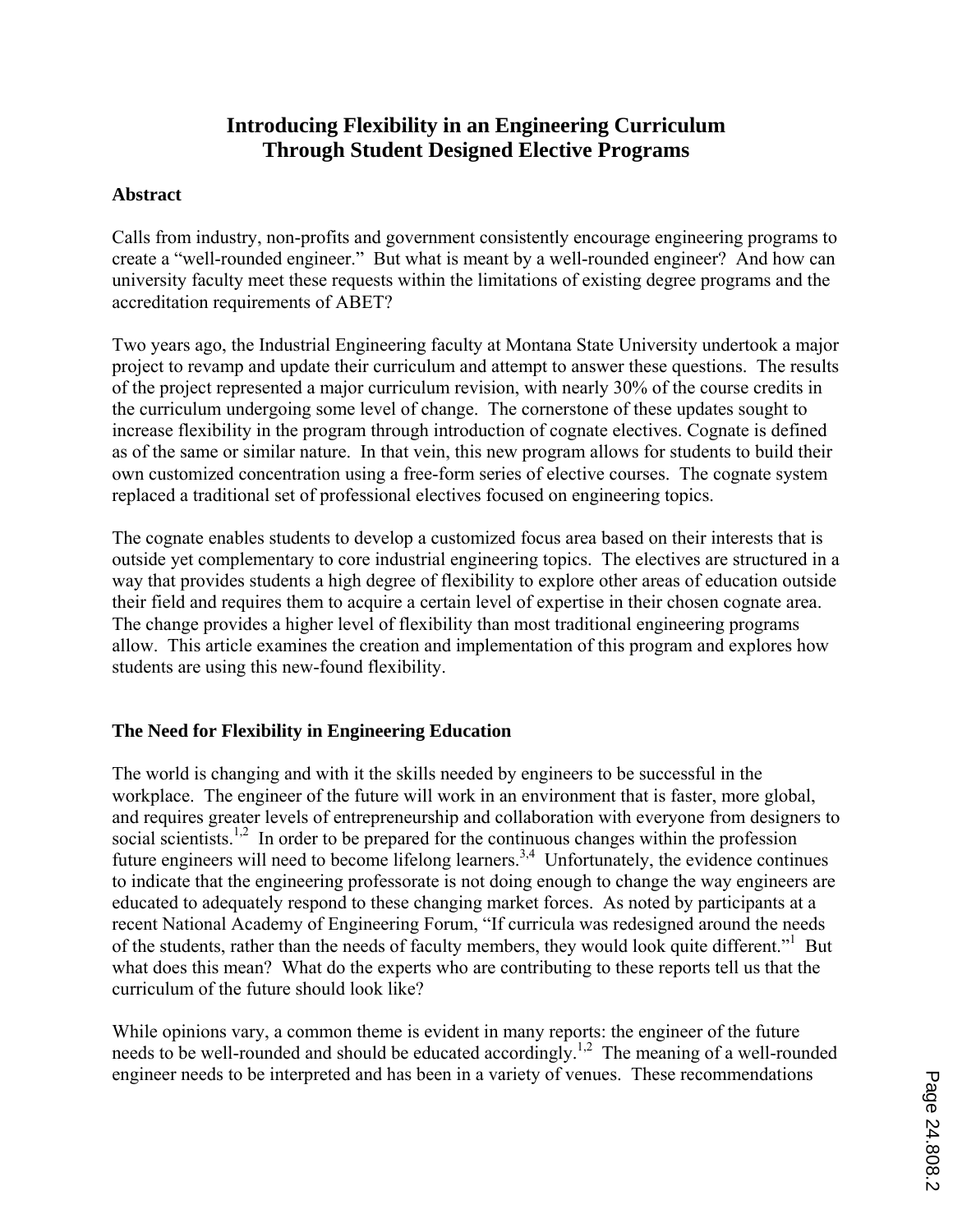vary somewhat in their format, but can be summarized to say that an effective curriculum to educate the engineer of the future should be:

- A broad education,  $2,5,6$  that is
- "well grounded in the basics of mathematics and science, [with an expanded view that includes] the humanities, social science, and economics", $\overline{y}$  while
- $\bullet$  including flexibility to promote life-long learning,  $6$  with
- the end goal that graduates will be better prepared to work in a constantly changing global economy $^2$

Given these calls, the IE faculty was highly motivated to find ways for the curriculum to be more flexible while performing the curriculum review and update.

## **Context and Process for Creation of the Cognate**

This paper reviews the creation of a cognate elective system within the Industrial Engineering (IE) curriculum at Montana State University (MSU) and how students are using this new flexibility. Merriam-Webster defines cognate as "of the same or similar nature, or generically similar."<sup>8</sup> Thus, the cognate program allows students to select a set of related courses from across the university that support their interest area and augments their core IE education. In order to understand how the context of how the cognate came into being, it should be noted that this outcome was part of a much larger project to review and update the entire IE curriculum. The project resulted in a large scale change to the curriculum as it had existed for over a decade. The impetus for this change was a created by a variety of internal and external influences on the program simultaneously materializing. These influences can be categorized using the definition of Lattuca and Stark regarding the three origins origin of academic change: 1) those that result from the planning efforts of those within a program, college, or university; 2) response to external societal pressures; and 3) utilization of new educational ideas.<sup>9</sup>

Influences from inside the program included prior work to familiarize all members of the faculty with all curricular courses which set an expectation for change, changes in the make-up of the faculty, and flat to declining student enrollments within the program. Influences from outside the program included enrollment increases in other programs within the department creating resourcing pressures on the IE program, a department head mandate to reduce the costs of part time IE adjuncts in order to be permitted to proceed with filling an open tenurable position, and college and university level expectations related to the ongoing viability of smaller degree programs. External influences are numerous and included changes in the field from emerging topics,  $3,11,12$  direct employer feedback on the reasons the program's graduates are attractive, updates to ABET accreditation standards,<sup>4</sup> and general calls to improve engineering education.<sup>1,2</sup> Together these pressures created a mandate for the curriculum update to improve both the educational efficiency and attractiveness of the curriculum, while simultaneously ensuring that the program maintained its ABET accreditation and the implemented changes successfully modernized the curriculum in response to external influences.

At the conclusion of the process, nearly 30% of the credits in the curriculum experienced some change in status, and curriculum delivery became more efficient for the IE faculty with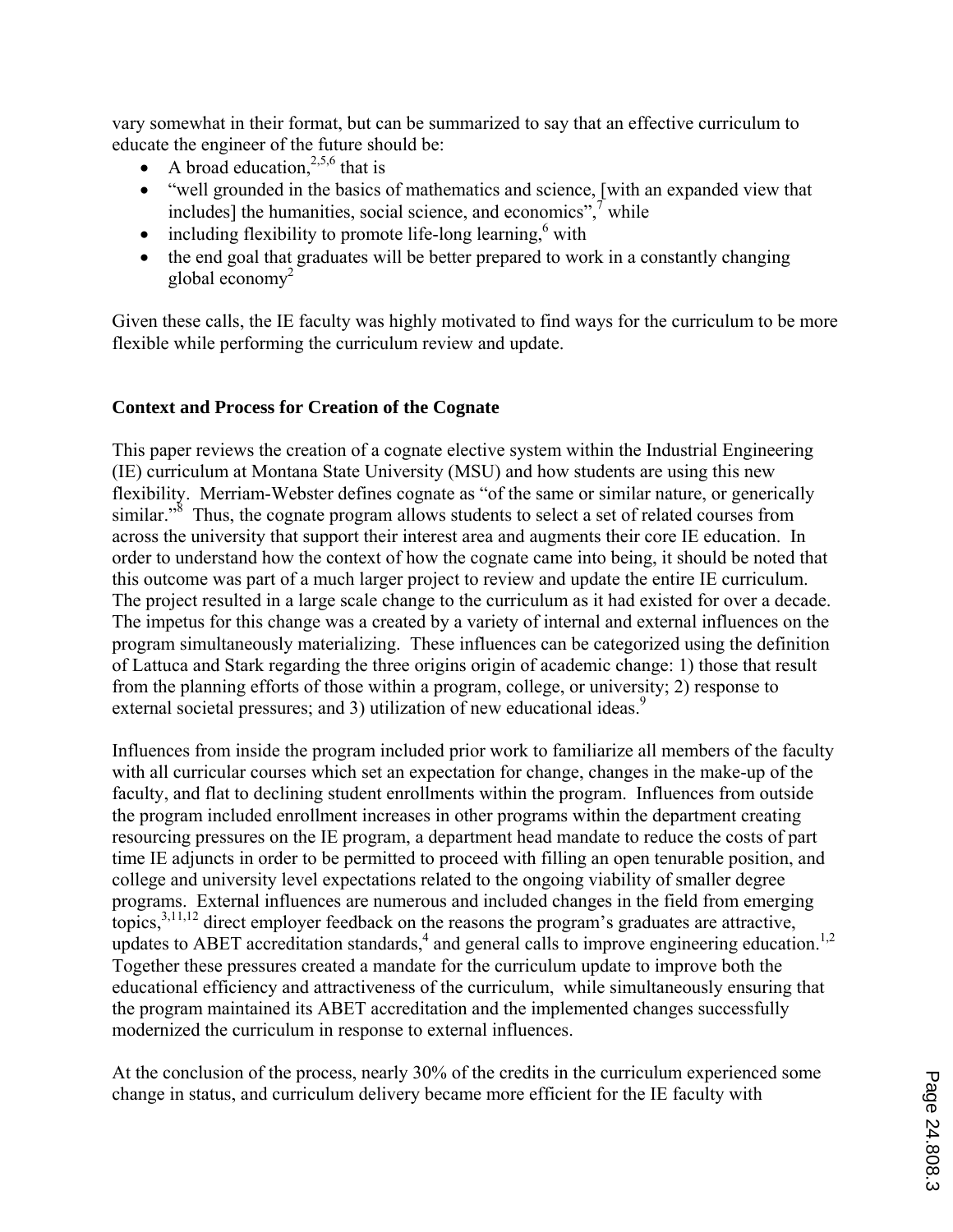substantial reduction in program level teaching loads. While the cognate and related changes were expected to address several aspects of recent calls for improving engineering education,<sup>1,2</sup> only through implementation has it become clear how students will make use of this new found flexibility.

### **Creating the Cognate – Adding Flexibility to a Degree Program**

Changes over the fifteen years prior to this effort had attempted to increase the flexibility of the curriculum by raising the number of Professional Electives (PE) courses students could take in their degree program from one to four. However, due to the limited number of courses available as PE, these changes created only marginal increases in flexibility for students to explore subjects that might make them a more well-rounded engineer. Through the efforts of the larger update project, the curriculum changed to include as required courses several topics that had previously been elective offerings. Because of these and other changes, the updated core curriculum now meets the key ABET accreditation requirements of 32 semester hours of mathematics and basic sciences and 48 semester hours of engineering sciences and engineering design<sup>4</sup> without the use of any PE courses. This change enabled the faculty to consider eliminating the existing PE system and adding true flexibility to the curriculum through the cognate program.

The cognate program has its origin in the combination of two distinct ideas for curricular improvement. The motivation of the faculty member who created the initial concept for the cognate was to provide students the opportunity to develop a unique area of expertise that would support their chosen career aspiration. Since IE is a very broad field, practitioners can be successful in virtually limitless fields, from manufacturing to financial services and from healthcare to retail. By choosing an appropriate set of courses, students can gain some industry level expertise in one of these areas and differentiate themselves in the job search process. The second idea was born from the larger update project. During that process, the faculty performed an exercise to outline broad topics from outside core IE subjects that external recommendations and team knowledge indicated would be helpful to develop successful graduates. This list included such topics as organizational psychology, sales and marketing fundamentals , and data mining skills. While the team was in strong agreement that these topics would be valuable within the curriculum, the process of how to incorporate them as required courses in an already full program of study presented a rather large challenge. This challenge is substantively overcome for students who choose appropriate courses for their cognate.

In order to ensure that the cognate achieved the desired educational outcomes and is not merely seen by students as a way to find three easy courses to complete their degree, several basic requirements are provided to students through the published cognate policy.<sup>10</sup> Each of these requirements , and their rational are summarized as follows:

1. *Students will take a minimum of nine (9) credits outside the required curriculum coursework.* Although many of the faculty would have preferred a greater number of credits, state law limits the number of required credits in a degree program to the existing 128 hours and this was the space created by other changes.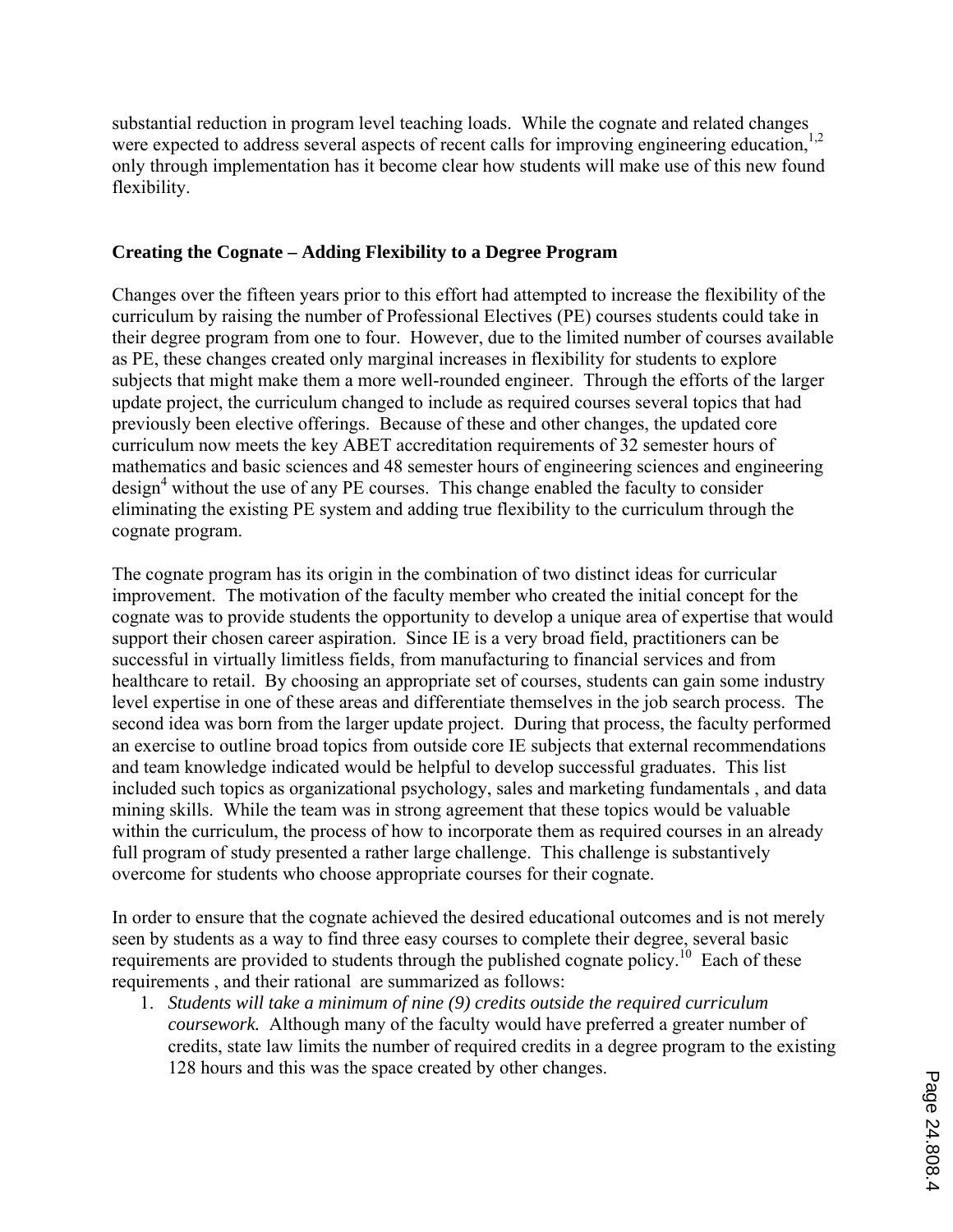- *2. Any course that is taken to satisfy required courses or university core requirements for the Bachelor of Science degree in IE cannot be used to meet the cognate requirement.* This requirement simply ensures students do not attempt to double count credits and then fail to meet the overall degree credit requirements.
- *3. At least six (6) credits of the cognate must be at the 300-level or above.* This requirement ensures that students move beyond superficial topics and obtain some depth in their chosen area of interest.
- *4. The credits must represent a coherent area of study relevant to some aspect of IE as a discipline or practice.* This reflects the very definition of cognate and helps ensure that students achieve depth in the chosen area.
- *5. Proposed cognates included in a student's program of study must be approved by the student's advisor and the IE Program Coordinator.* This requirement provides a final check on cognate quality and an early warning system with regard to any issues with the design of the program.

The first three of these requirements are straightforward and easily understood by students. However, the forth requirement of the cognate presents a potential challenge, since what constitutes a 'coherent area of study' can be interpreted in many ways. In order to support students as they work through what might be a critical area of uncertainty, the faculty took a number of steps to provide additional scaffolding for students considering how to meet these requirements. First, in the cognate policy, students are informed that they automatically meet the cognate requirements if they complete a university approved minor. In addition to providing clarification with regard to what a coherent area of study might look like, this example was expected to address the frustration of those students who had previously explored adding a minor only to find that it would require substantial additional time and expense at MSU to complete both the major and desired minor. Students were further informed that they can complete the cognate requirements by selecting a subset of courses from any approved minor, as long as those courses meet the credit and level minimums outlined above. Finally, the faculty provided a list of sample custom created cognates as examples to help students think through their options. Faculty built these sample cognates using knowledge of contemporary issues gained from industry and other sources, as well as prior student interest. The examples are shown in Table 1.

Since the cognate is designed to enable a multidisciplinary focus in a complementary subject area, it is expected to have many beneficial educational outcomes aligned with the student outcome expectations of  $ABET^4$ . By pursuing the cognate, students will be enrolled in classes with many from outside engineering. This exposure to students from other disciplines in upper division courses is expected to enhance IE students' abilities to work in multidisciplinary environments (outcome d) and communicate effectively (outcome g). Since these interactions will expose them to different perspectives and expertise, the cognate should also improve student ability to assess the impact of their work in a larger context (outcome h). Finally, since students must take ownership of the development and execution of their cognate, the system should better prepared them to engage in life-long learning (outcome i).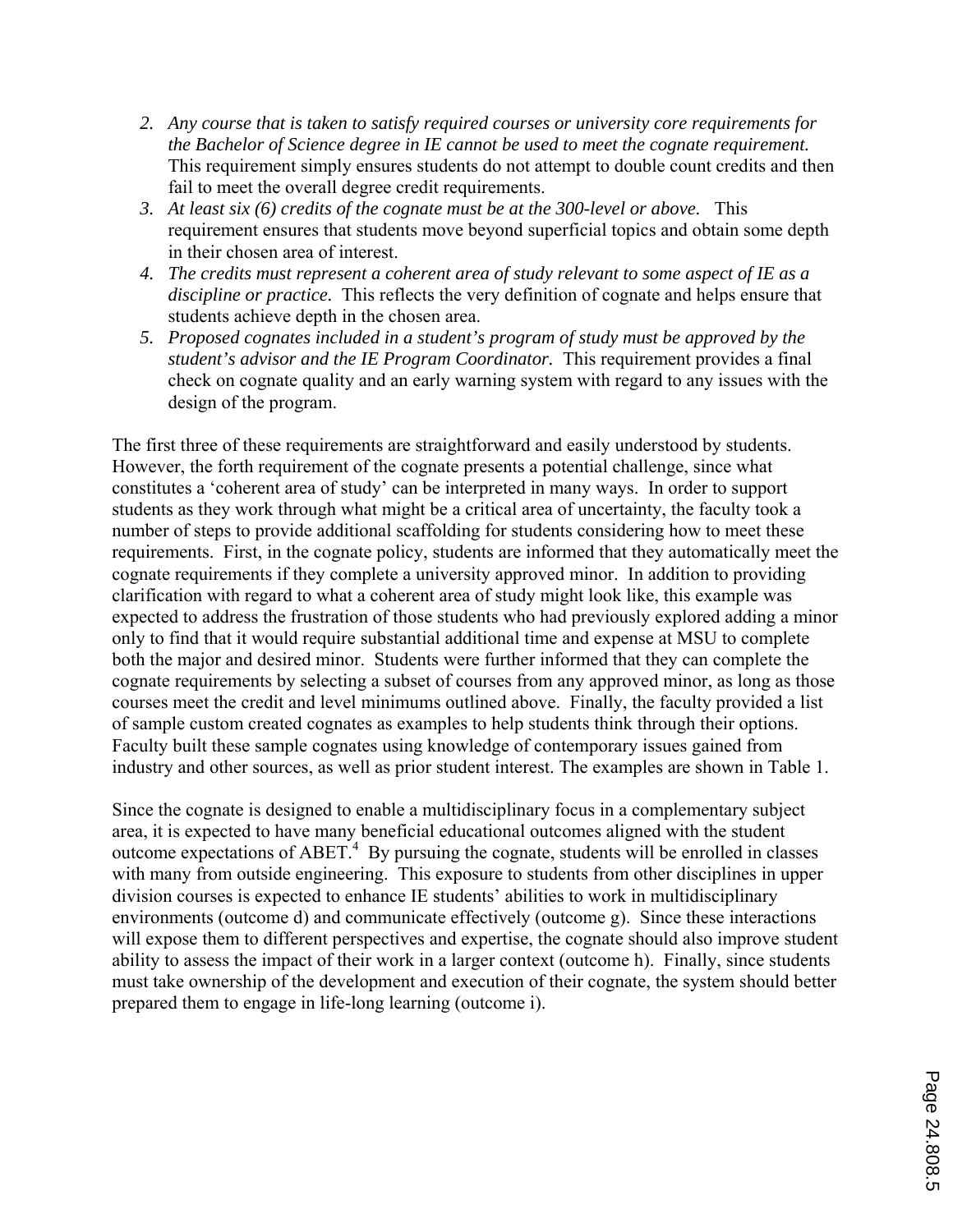| <b>Manufacturing</b>                                          | Design                                                   |
|---------------------------------------------------------------|----------------------------------------------------------|
| ETME 217 Manufacturing Process Laboratory (1 cr.)             | ART 145RA Web Design (3 cr.)                             |
| ETME 310 Machining and Industrial Safety (3 cr.)              | EMEC 403 CAE IV-Design Integration (3 cr.)               |
| ETME 410 CNC & CAM Technology (3 cr.)                         | EMEC 465 Bio-inspired Engineering (3 cr.)                |
| ETME 415 Design for Mfg and Tooling (3 cr.)                   | Take ARCH 121IA to satisfy university core requirement.  |
|                                                               |                                                          |
| <b>Human Factors</b>                                          | <b>Healthcare</b>                                        |
| PSYX 360 Social Psychology (3 cr.)                            | CHTH 210 Foundations of Community Health (3 cr.)         |
| PSYX 380 Memory & Cognition (3 cr.)                           | HADM 445 Managing Healthcare Orgs (3 cr.)                |
| PSYX 481 Judgment & Decision Making (3 cr.)                   | EIND 506 Design of Healthcare Delivery Sys. (3 cr.)      |
| Take PSYX100IS to satisfy university core requirement.        |                                                          |
|                                                               |                                                          |
| Leadership                                                    | <b>Ergonomics/Biomechanics</b>                           |
| UC 202 Leadership Foundations (3 cr.)                         | HDPE 221 Health Anatomy and Physiology (3 cr.)           |
| BMGT 335 Management and Organization (3 cr.)                  | KIN 322 Anatomical Kinesiology (4 cr.)                   |
| BMGT 420 Leadership and Motivation (3 cr.)                    | KIN 325R Biomechanics (4 cr.)                            |
|                                                               |                                                          |
| <b>Optimization Techniques</b>                                | <b>Sustainability</b>                                    |
| M 274 Intro to Differential Eq. (4 cr.)                       | ECNS 132 Econ & the Environment (3 cr.)                  |
| M 386 Software Applications in Mathematics (3 cr.)            | Ωr                                                       |
| EIND 455 Design of Experiments for Engrs <sup>1</sup> (3 cr.) | ECNS 332 Econ of Natural Resources (3 cr.)               |
| or                                                            | MGMT 410 Sustainable Business Practices (3 cr)           |
| EIND 457 Reg & Applied Multvar Analysis <sup>1</sup> (3 cr.)  | SOCI 470 Environmental Sociology (3 cr.)                 |
|                                                               | Take ECNS 101IS or ECNS 251IS to satisfy university core |
|                                                               | requirement.                                             |
|                                                               |                                                          |

|  |  | Table 1 - Example Cognates Developed by Faculty |  |
|--|--|-------------------------------------------------|--|
|  |  |                                                 |  |

1 – Students will take whichever second semester IE statistics course was not included in their core IE program of study.

## **Student Use of the Cognate**

In order to understand how students are making use of their new found flexibility, a two part study was completed. In the first effort, the advising files of current students were reviewed to categorize the cognate plans of those students who already had a documented set of cognate courses in their program of study. The second effort included an assignment given to new IE students in the first semester introductory course. In this assignment they were given the cognate advising materials and asked to design their own draft cognate to include in their future program of study and explain why the cognate interested them. These efforts provided a list of 53 developed cognates. Of these 53 students, 50 developed a cognate that met the requirements outlined in the previous section. These data points are summarized below in Table 2. In order to better understand how students developed their programs the cognates were categorized in one of three ways:

- Example The student utilized one of the example cognates provided by the faculty.
- Minor The student designed a cognate that represented a sub-set of a university approved minor.
- Custom The student designed their own custom cognate program.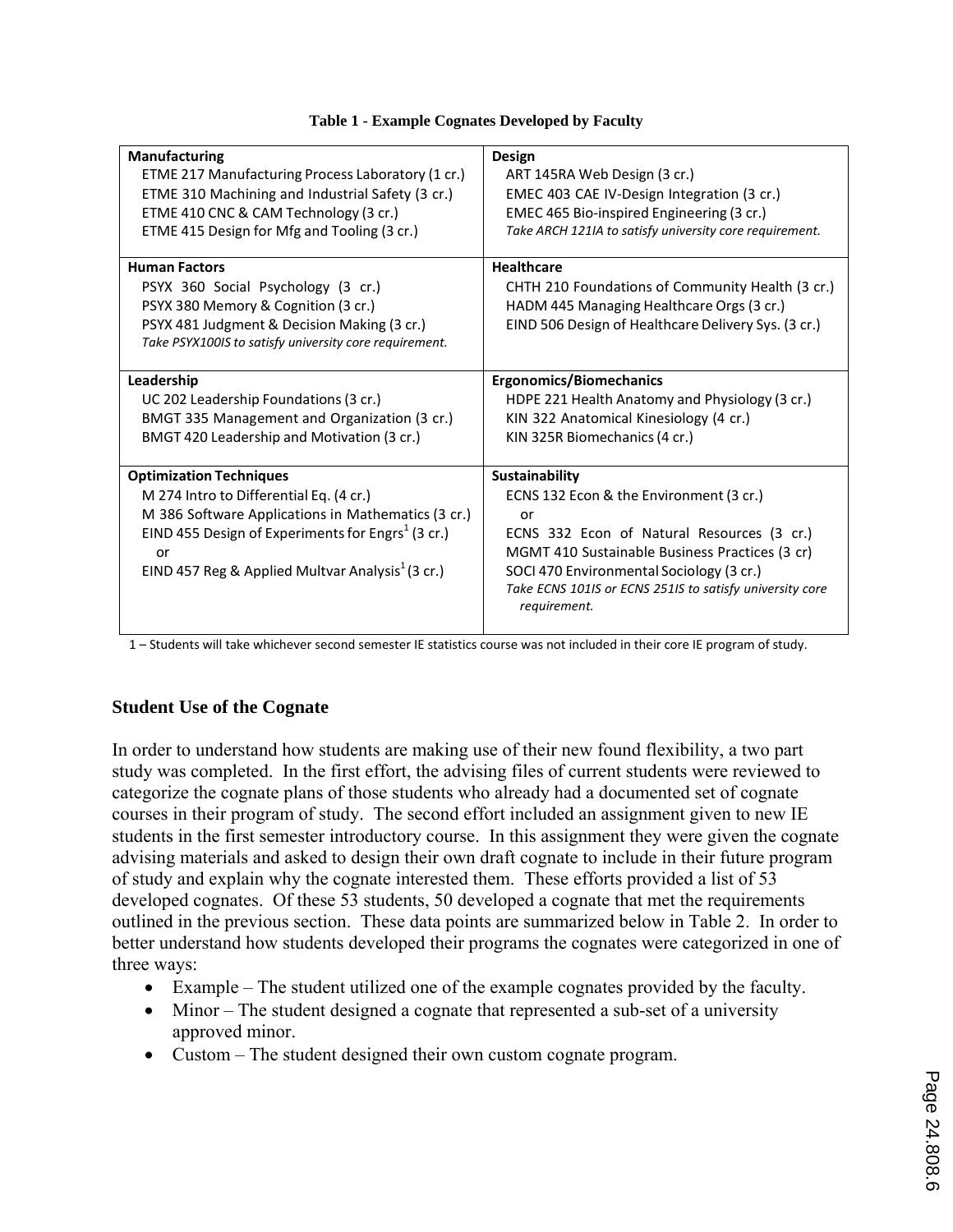|               |                          | Students in Experienced |              |
|---------------|--------------------------|-------------------------|--------------|
|               | Intro Course IE Students |                         | <b>Total</b> |
| Example       | 12                       |                         | 16           |
| Minor         | 12                       | 12                      | 24           |
| <b>Custom</b> |                          |                         | 10           |
| <b>Total</b>  | 32                       | 18                      |              |

#### **Table 2 - Distribution of Student Proposed Cognates**

Once collected, the selection of cognates were examined to understand the interests of students at different points in their academic careers. While the initial review seems to show key differences in the interests between the newer and more experienced students, none of these differences are statistically significant ( $\alpha$  = 0.05). Despite this lack of significant differences, the data does provide interesting insights. For example, a full 25% of students in the introductory course chose to create their own custom cognate, while only 11% of students further in their program of study did the same. Further investigation of these ten students found that both of the more experienced students built custom cognates that were either a minor modification of an example cognate or a subset of a different major where no minor is offered.

By comparison, newer students developed a variety of unique custom cognates including designing a multi-disciplinary set of courses in entrepreneurship when a minor exists in the university's College of Business and proposing the use of a unique course from a different university to accomplish a cognate in sabermetrics. Whether these choices reflect a true desire to move outside existing minor options, simply indicate a lack of understanding of existing programs, or that the interests of newer students are more easily swayed by the types of topics the students had recently been exposed to requires further investigation. However, this creativity was not evident in all members of the introductory class, as nearly 38% selected from the menu of sample cognates, a number which may be artificially inflated since these students are often still considering whether they have selected the correct major and may not be prepared to see how that major can be appropriately enhanced with electives. Again, these choices warrant further investigation.

For those students selecting a minor (or subset of a minor), as their cognate, the most common topics were business themes (e.g. management, finance, etc.) ( $n = 9$ ), and languages ( $n=4$ ). Additional topics that appeared multiple times included computer science, history, and economics.

#### **Conclusion**

A variety of external and internal forces created the impetus for the major redesign of the IE curriculum at Montana State. A key consideration of the faculty in this review was how to meet the calls for developing more well-rounded engineers so our graduates can better meet the demands expected of engineers in the future. By modifying the curriculum in key ways, the faculty were able to increase flexibility of the degree program while maintaining the courses needed to meet the requirements for continued ABET accreditation. The new curriculum incorporate a nine semester hour cognate elective program that allows students the flexibility to